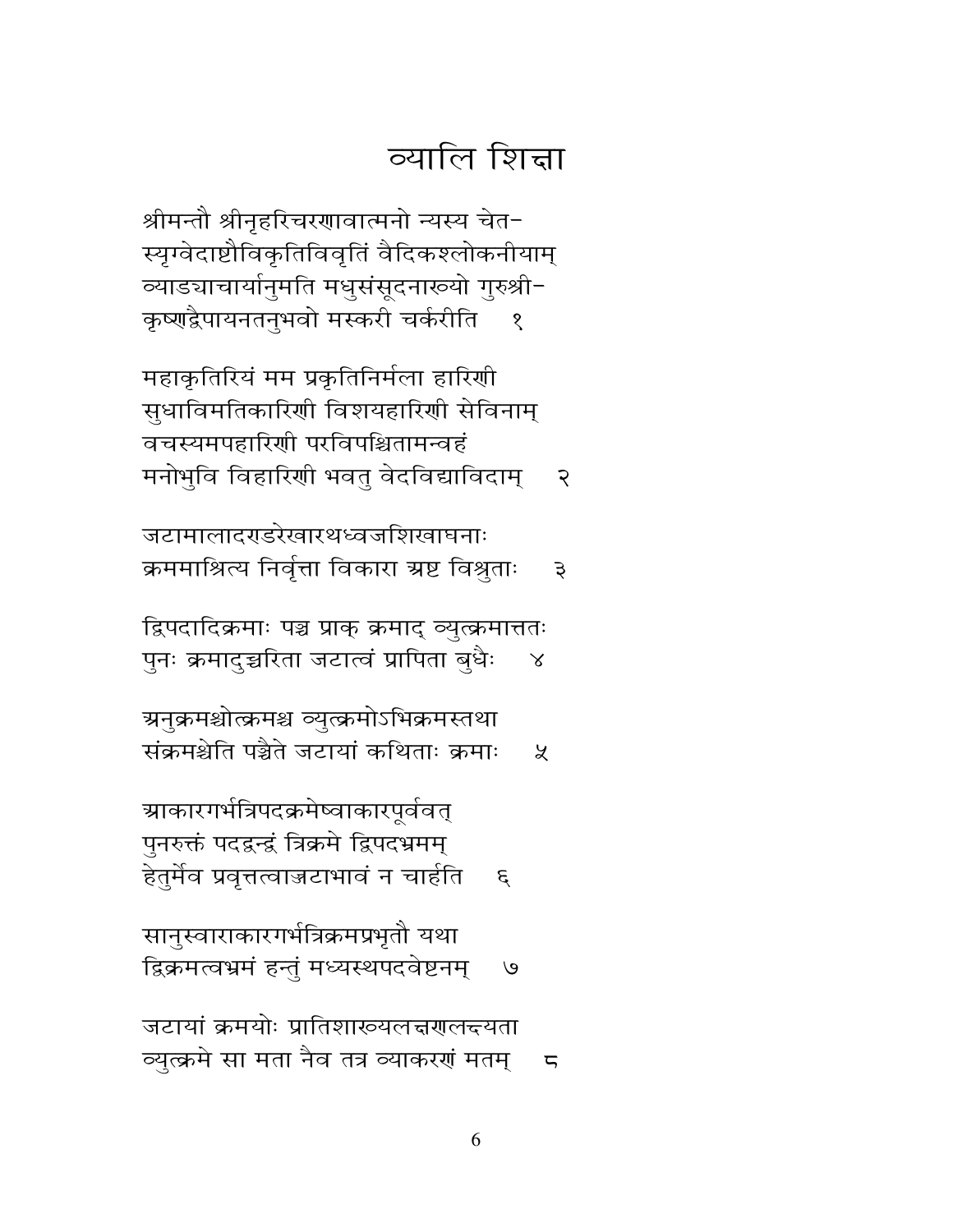उकारः प्राक्तनोकारेर्णैक्यादेव नपूर्वकः व्युत्क्रमे नु उ इत्यत्राप्येति वादेशमञ्जसा  $\frac{3}{2}$ 

उः प्रगृह्यत्वमेत्येष मदनादिर्वतां स्वरे  $25$ 

प्रगृह्या एव जायन्ते संहितासंध्यभाविनः ईदूदेतो द्विवचना स्रोकारास्तु तथा नहि  $8\sqrt{9}$ 

ईकारान्तारूयत्तराश्चेवान्ता नैव प्रगृह्यकाः ईदूदेदोदन्तशब्दा इत्यन्तास्त्र्यचरा ग्रपि  $\mathcal{E}$ 

ग्रोदन्तानां निपातानां विलोमेस्ति प्रगृह्यता स्रोदन्तसंबोधनानां व्युत्क्रमे न प्रगृह्यता १५

प्रवर्तितपदात् पूर्वं भवं त्यक्त्वा बहिष्कृतं ब्रूयादथ शुनःशेपमेकीभावयुतं पदम्  $\delta \lambda$ 

मध्यं पदं बहिष्कृत्वा पूर्वोत्तरपदैक्यतः विहितं पदमेकं यत्तद्विलोमजटाविधौ  $59$ 

क्रमाणां त्रिक्रमादीनां व्युत्क्रमे मध्यमं पदम् ग्रप्यनावर्तितं धर्मं पदस्य प्रतिपद्यते १२

क्रमेऽवसानस्यान्त्यत्वादाद्यस्य व्युत्क्रमेन्त्यतः तयोरावर्तनं युक्तं न मध्ये त्रिक्रमादिके ११

संहितागत स्रोकारः पदमौकारतां व्रजेत् क्वचित् स व्युत्क्रमे वाच्य ग्रौत्त्वेनैव जटा भवेत्  $80$ 

षत्वगत्वे दत्वगत्वे ह्रस्वतां दीर्घतां तथा विसृज्य संहिताधर्मान् व्युत्क्रमे पदवत् पठेत्  $\mathfrak{F}$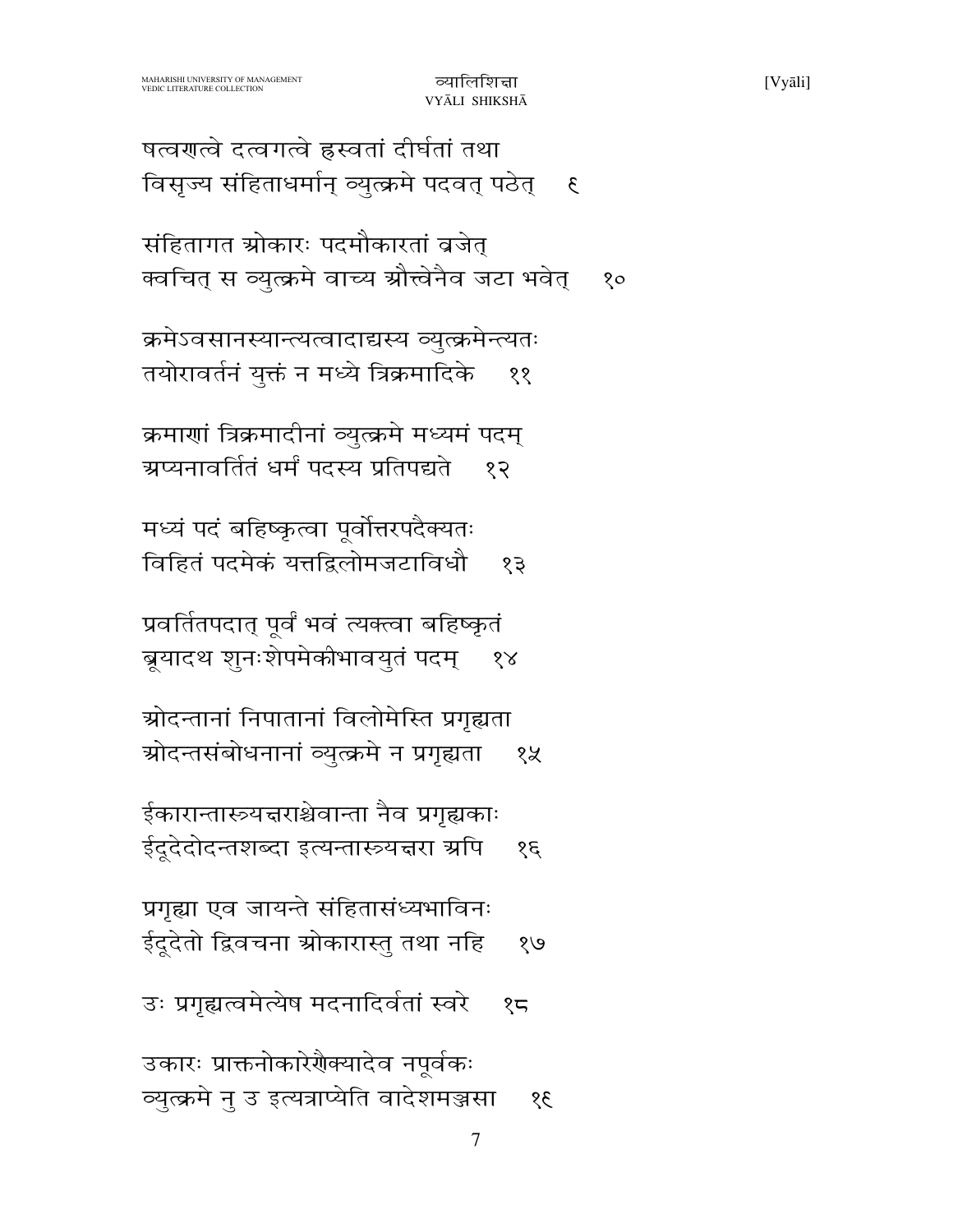ग्राद्यमध्ये एव शुद्धे पदे द्वे यत्र तत्र तु ग्राद्ये तल्लग्नसमयस्याद्योपेते जटाविधिः

ग्राद्यान्त्ये एव संशुद्धे यत्र तत्र पदे इमे समयस्यादिमान्त्याभ्यां संयोज्य कथयेजटाम् २८

शुद्धमन्त्यमुपान्त्यं च समयस्यान्तिमं पदम् योजयित्वा जटामुक्त्वा पदं शुद्धं च वेष्टयेत् २७

संहितामवधीकृत्य ब्रूयाच्छुद्धं पदं यदि एकमेव तदा शुद्धावध्युक्त्वा संहितां ततः  $55$ 

सर्वस्मिन्नूत्तरेर्धर्चे समये संहितां पठेत् पदत्रयादौ समये शुद्धस्याद्यपदद्वये २५

तत्रादिमे पदद्वन्द्वे जटां कृत्वा जटीकृते द्वितीयं समयाद्यं च संयोज्योक्त्वा जटां ततः  $58$ 

ग्राद्यं पदद्वयं शुद्धमुत्तरं तु पदत्रयम् ग्रधिकं वाथ सर्वं वा समयोर्धर्चमुच्यते २३

यत्राकारोवगृह्यत्वे दृश्यते व्युत्क्रमे तु सः इकारेशैक्यमापन्नस्तत्रैव पररूपवान् २२

उकार स्रोकारभावं गतोपि स्यात् प्रगृह्यकः २१

त्र्यत्तरान्तप्रगृह्याणामुकारामन्त्रितस्य च विलोमे पदसन्धौ तु प्रगृह्यत्वं न विद्यते इति

परेप्युकार स्रोकार स्राव स्रौकारलोपिनः वकारो लुप्यतेन्यस्मिन् लुप्यते न स्वरेपरे  $\mathsf{R}^{\mathsf{o}}$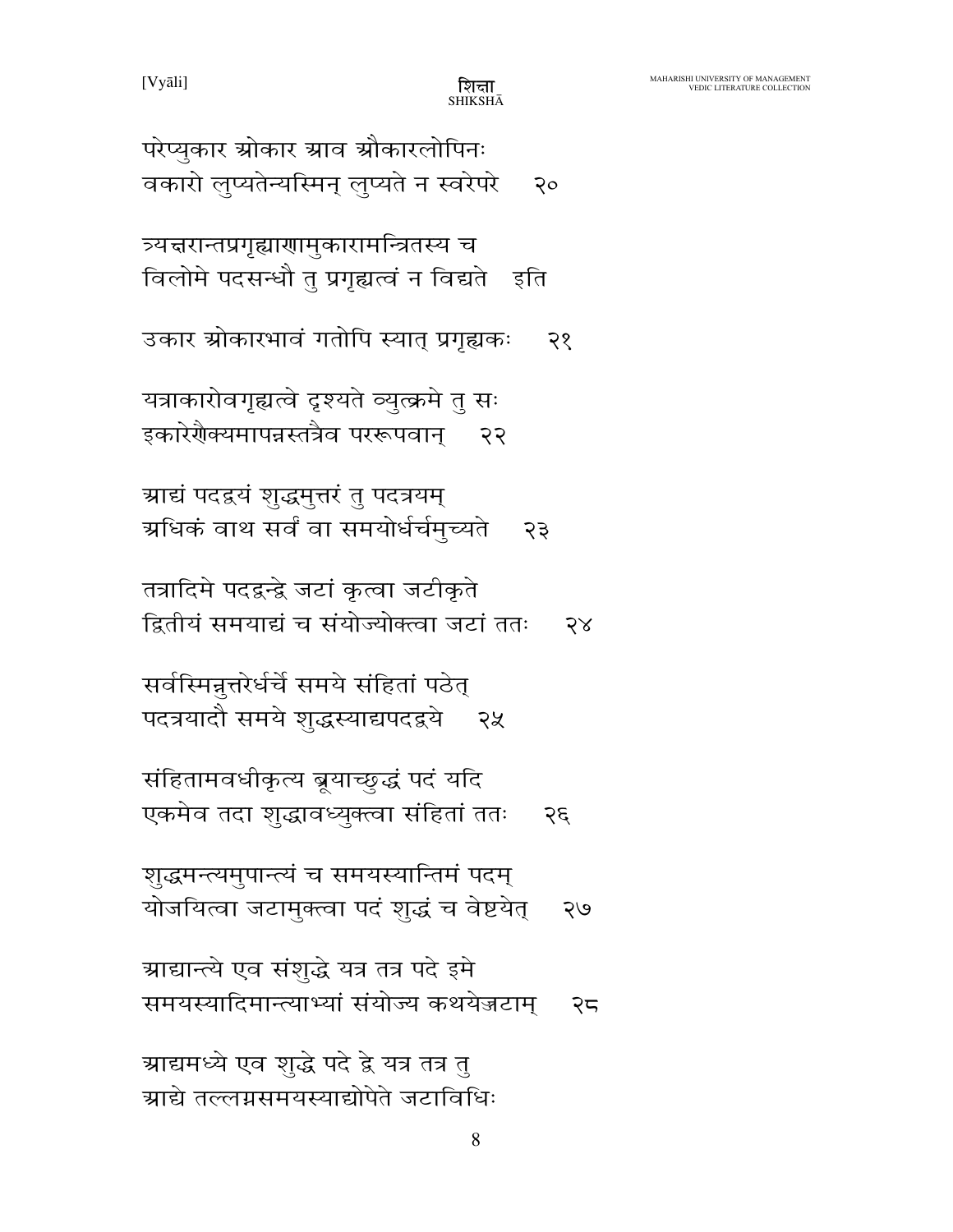| यत्राद्यांशो भवेच्छुद्धः समयश्चोत्तरांशकः<br>पूर्वांशान्त्ये तत्र पश्चात् समयाद्यपदेन च<br>योजयित्वा जटां तत्र जटाविकृतिकोविदः<br>35 |
|--------------------------------------------------------------------------------------------------------------------------------------|
| प्लुतिः श्रुता व्युत्क्रमेपि संहितायां पदे क्रमे<br>जटायां स्वरिताः सप्त प्रवर्तन्ते विलोमके<br>३२                                   |
| तिरोविरामोथ तैरोव्यञ्जनः पादवृत्तकः<br>जात्योभिनिहितः चैप्रः प्रश्लिष्टा इति ते स्मृताः<br>३३                                        |
| तिरोविराम उच्चैकाचरसर्गमुखो मतः<br>प्र स्तुतं च प्र चेत्यादौ तिरःपूर्वो विरामकः<br>38                                                |
| उपसर्गेतरोदात्तप्राक् तैरोव्यजनः स्मृतः<br>स उक्तो व्युत्क्रमे हीळे पुरोहितमिति क्रमे<br>३५                                          |
| विवृत्तिः स्वरितः पादवृत्तनामाभिधीयते<br>$3\xi$                                                                                      |
| जात्यः स्वारः स विज्ञेयोऽपूर्वो वा नीचपूर्वकः<br>यो वान्तो वा यकारान्तः क्व यूथ्यस्तदुदाहतिः<br>२७                                   |
| परनीचाकारगर्भावपूर्वो नीचपूर्वकौ<br>एदोतौ स्तोऽभिनिहितौ तेऽमा सोऽयमुदाहृतिः<br>३८                                                    |
| उकारो वाथवेकारः पूर्वो वा नीचपूर्वकः<br>उदात्तश्चानुदात्तेन दीर्घेणोत ह्रसीयसा                                                       |
| 9                                                                                                                                    |

MAHARISHI UNIVERSITY OF MANAGEMENT<br>VEDIC LITERATURE COLLECTION

समयस्योत्तरस्यादियुक्ते मध्ये जटाविधिः

यत्र प्राक्समयस्तत्र शुद्धांशाद्यद्वयावधि

संहितां संपठन्नेव विदध्याच्छुद्धयोर्जटाम्

 $35$ 

३०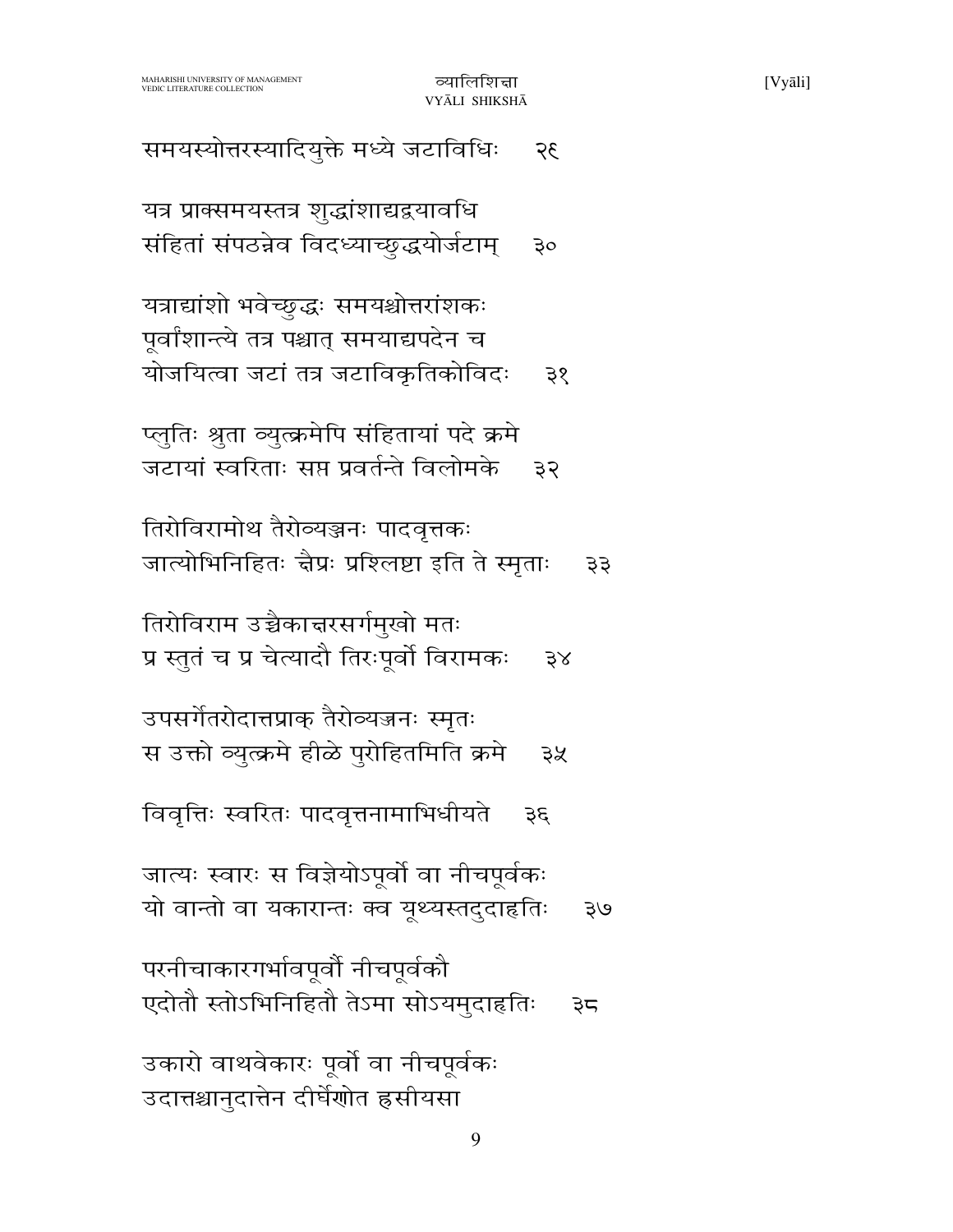[Vyāli]

शित्ता<br>shikshā

| योगाद्रो योऽथ तौ चैप्रौ न्यूषु न्वस्येत्युदाहृतिः<br>३६                                                                                    |
|--------------------------------------------------------------------------------------------------------------------------------------------|
| ग्रपूर्वो नीचपूर्वो वोच्च इर्हस्वो ह्रसीयसा<br>इनायुक्प्रश्लिष्टतामाभीदं वीदमुदाहृतिः<br>$\chi_{\rm O}$                                    |
| चतुर्विधानां कम्पानां मध्ये यः कोपि वा भवेत्<br>कम्पो वा तदभावो वानुक्रमे संक्रमे समः<br>88                                                |
| सार्धद्विमात्रकालाप्तौ जात्यज्ञैप्रावदीर्घकौ<br>मात्राद्रयं पूर्वभागे स्यात् पश्चादर्धमात्रिका<br>X <sub>5</sub>                           |
| दीर्घगौ चैप्रजात्यौ प्रश्लिष्टाभिनिहितौ तथा<br>चतुर्मात्राकालवन्तोनुदात्तोदात्तनीचकाः<br>X3                                                |
| सार्धद्विमात्राकालाप्तो भाग स्राद्योनुदात्तकः<br>मात्राकालो मध्य उच्चो नीचोन्त्यः सार्धमात्रकः<br>$\lambda\lambda$                         |
| जात्यादीनां कम्पनं स्यादुदात्ते स्वरिते परे<br>पूर्वं यतोभिनिहितादुदात्तं दृश्यते पदम्<br>तत्र नीचोच्चनीचात्मा कम्पः कार्यो न सर्वथा<br>४५ |
| चतुर्विधाश्च स्वरिताः कम्पं प्राप्ता निमित्ततः<br>ग्रनुक्रमादिरूपायां जटायां वाच्यतां गताः<br>$X \mathcal{E}$                              |
| ब्रूयात् क्रमविपर्यासादर्धर्चस्यादितोन्ततः<br>अन्तं चादिं नयेदेवं क्रममालेति गीयते ४७                                                      |
| पदोत्तरां शिखामेव जटामार्याः प्रचत्तते<br>XZ                                                                                               |
| क्रमादि्द्रत्रिचतुःपञ्चपदक्रममुदाहरेत्<br>पृथक्पृथग्विपर्यस्य रेखामाहुः पुनः क्रमात्<br>38 <sup>′</sup>                                    |